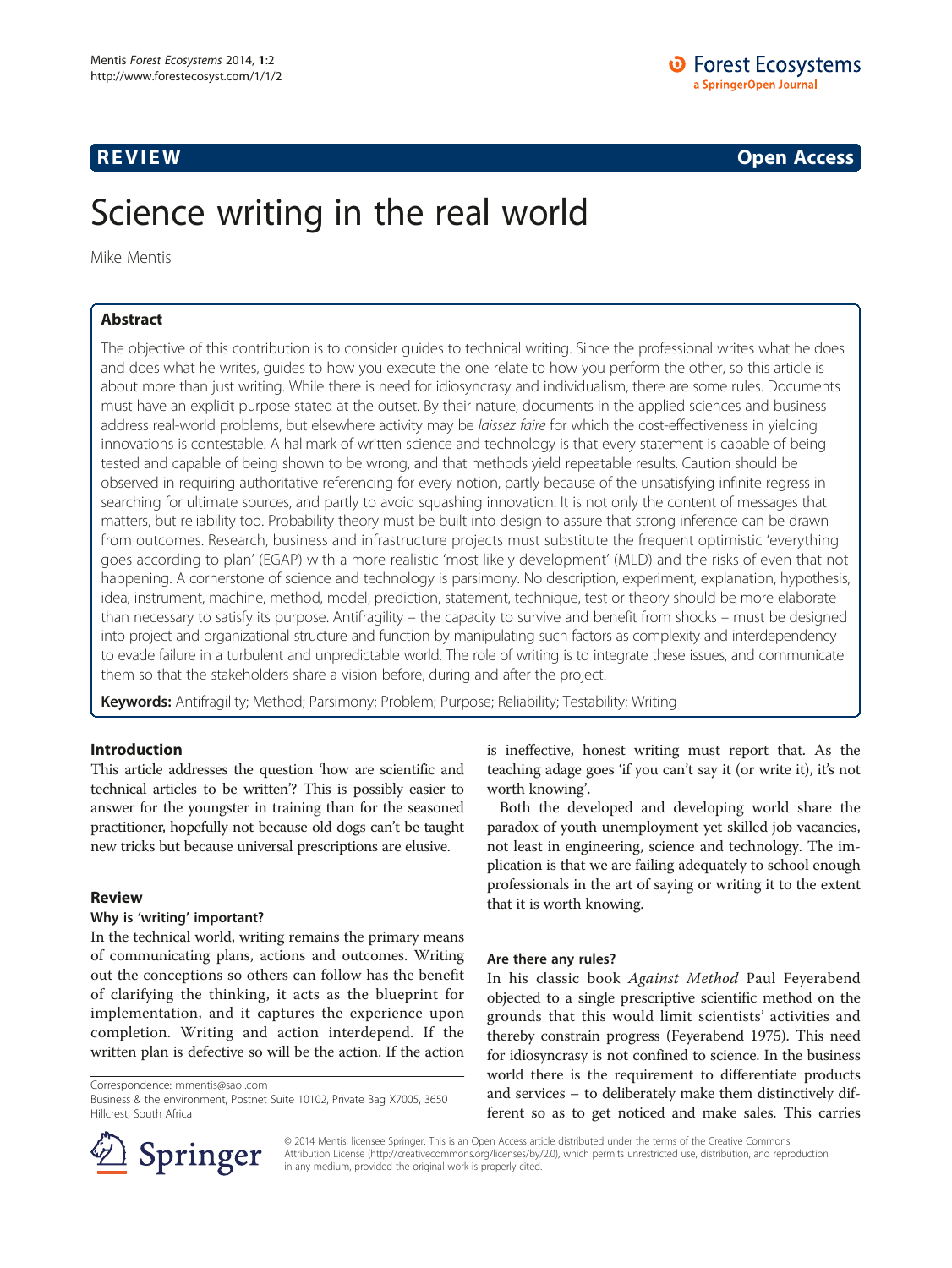through even to business management in which if, say, Acme Widgets adopts the same management style as its competitors it will then perform the same as them and not become superior. Acme Widgets needs a different if not better management system to be competitive.

Does idiosyncrasy extend from method to write-up? When I started university teaching I had a firm idea of how science was done, and written up. My students soon cured me. They came up with approaches that did not fit teacher's prescription, but worked nonetheless. Years later, as a mature student sitting at the back of the MBA class and paying attention not only to the lecture content but also to the lecturer style, it was evident that 'this is how it is done' did not generate the interest, learning and progress that 'how do we solve this problem?' did.

Might our main question be answered by surveying the readership to ascertain its wants, needs and expectations? The survey results would certainly be interesting, and they would not be irrelevant. But they might just not produce the ultimate answers. To enlarge on the points already made about novelty, consider the following. The market did not perceive a want, need or expectation for the iPod, iPhone and iPad. The market did not anticipate anything like these gadgets, and surveying potential consumers would not have pointed to these innovations. Before they were invented there was no market for the gadgets. It took the technical know-how and artistic flair of Steve Jobs to dream up the gizmos with which the market fell in love. Similarly, and obvious on reflection, a scientific discovery is new because no one thought like that before. The discovery will need to be communicated, and it will need to satisfy a market demand – pre-existing or self-created – if it is to be generally adopted.

There are problems though. Implications of 'against method' include that if anything goes, then everything stays, and all methods are of equal merit. This is dubious, and evidently not any method will 'fly' though beforehand it might not be possible always to distinguish the useful from the useless. Further, there is a contradiction. 'Against method' is a method of sorts. Surely there are at least some high level boundary conditions to writing business, scientific and technical articles? Surely there are minima – pretty well universal requirements of the sine qua non type – such as 'there must be a purpose or problem that the writing addresses'? Surely there must be maxims – operating rules – to be adopted, such as 'never write for fools'.

Some suggested minima and maxims are offered below.

### Purpose and problem

A foremost minimum is that the work must have a clear purpose, preferably stated at the outset. This might seem an obvious requirement. But surprisingly often the purpose is not up front or it is confused or both. In one recent case

the stakeholders objected that the purpose of the project plan did not appear until page 14 of a 78 page report. There is an asymmetry between reader and writer about the purpose of an article. The writer has foreknowledge of what she is writing, while there is a limitless range to reader preconceptions, so the reader sets out without knowing what is important in a rambling 14-page introduction. In today's world where there is so much exciting stuff, the reader might not have the patience to get to page 14. To help the reader, tell her the purpose at the start and then, if necessary, explain. Most such explanations are incomplete or an infinite regress of justifications – my purpose is to solve problem  $P$  because  $P$  affects sustainability, and sustainability is a principle supported by the United Nations, and the UN was formed to support harmony and wellbeing, and harmony and wellbeing are pillars of civilized society, and so on.

Often with natural resources and people there are many conditions to be met. This poses problems with the ostensibly 'clear purpose'. Even if the case of optimizing among multiple goals can be solved mathematically, in practice – be it written or actual science or technology – this is difficult. Usually the multiple goals get listed without prioritization, and conflicts, contradictions and indecisiveness arise. For example, the water release schedule from the dam specifies a flood be released on 31 August every year. The World Bank, who funded the dam construction, insists on compliance. But the Environmental Panel says that a 'blue sky river flood' is not expected by either the downstream biota or people and therefore that the stated objectives of perpetuating the natural river and protecting the riparian people are not met. Hence, unless there is rain on 31 August – highly improbable – dam operators suffer managerial paralysis for fear of the wrath of the Bank or the Panel.

One approach to the multiple conditions is akin to linear programming. Set a single objective function but subject to constraints or boundary conditions. For example, I say to my mining clients that the objective of mining rehabilitation is to minimize the cost subject to the following conditions: land capability meets specification c, landscape form meets specification  $d$ , soil loss is within limits  $e$ , soil fertility meets specification  $f$ , and so on. Without having to master the maths of linear programming, miners can identify with this type of objective. Minimizing cost makes intuitive sense. Each specification can be developed, measured, reviewed and revised independently, and measurement on all specifications, and of the cost, can be combined to show overall performance. The approach helps to highlight weaknesses and show where attention is needed to improve management and even understanding and method. It all accords with the adage 'if you don't measure it you can't management and improve it'.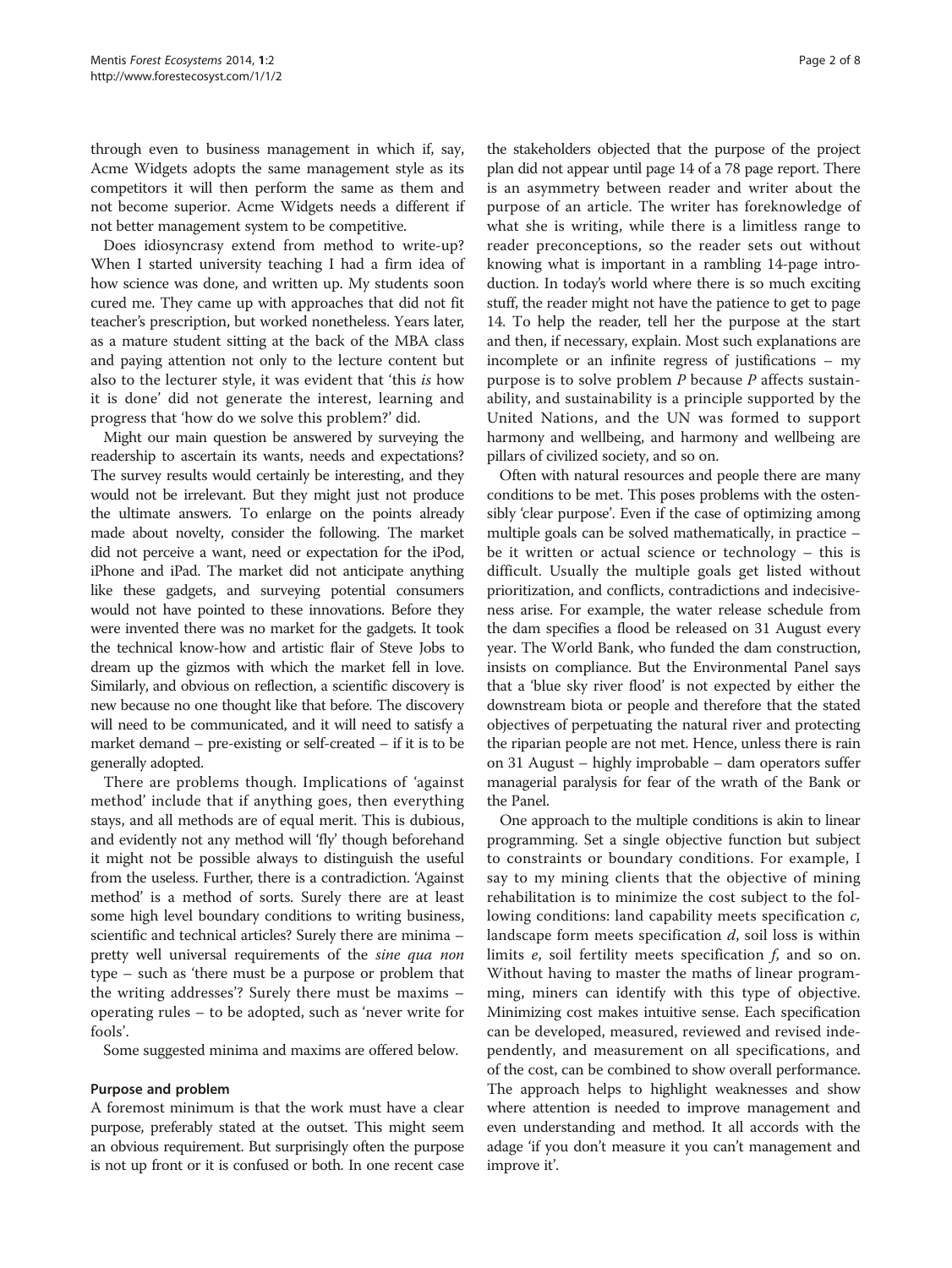A further aspect to the purpose of an article is that it addresses a problem or constraint. If you want to do something, figure out what is holding you back, and fix it. If my car will not start it does not help to fill the half empty fuel tank when the battery is flat. In applied fields such as agriculture, environmental science and forestry, orientation around real world problems is pretty well a matter of course. In academia though the problems tackled are not obvious to some of us – filling the fuel tank instead of charging the battery. True, some inventions were made without any thought to application, and at some institutions there is a strong ethic of academic freedom – 'we do not prescribe to you how and what to teach and research, and you are granted tenure on the basis of the regard your peers have for you'. It is nevertheless contestable that laissez faire approaches are more fruitful than ones directed at worldly problems. Taleb ([2004\)](#page-7-0) would probably say that perceived fruitfulness of laissez faire is 'fooled by randomness' – let loose a large number of academic geeks and some are expected to discover something by chance alone. Kahneman [\(2011](#page-7-0)) could argue WYSIATI (what you see is all there is) – the many miserable failures are not recorded so we don't see these and bring them into our cost-benefit reckoning.

### **Testability**

Science and technology have in common the qualities of repeatability and testability. The same instrument or method must yield a repeatable result. A hallmark of written science and technology is that every statement is capable of being tested and capable of being shown to be wrong. The testing would firstly be in the mind, at the time of reading, and secondly in physical reality if the reader were so moved.

An example of a statement that does not meet the criterion of testability is 'it usually rains just before, at or just after new or full moon'. This prediction can never be found wanting since there is a new or full moon every fortnight so most of time is covered, and the qualifier 'usually' caters for the few days distant from the lunar events.

A requirement that every statement is testable relieves the need to provide proof or authority for every notion expressed. Giving proof and citing authority for every statement is of course tedious. But there are more serious difficulties. First, there are limits to substantiation. Positive proof is logically impossible – you can only disprove or, failing that, corroborate. And substantiation can become an infinite regress in search for an illusory ultimate authoritative source. Second, absence of evidence does not mean evidence of absence, as in the case of Taleb's (2012) turkeys being fat, flourishing and untroubled by any grounds for downfall, until a few days before Thanksgiving. Third, insisting on an authority for every statement precludes new ideas, therefore suppresses discovery and forecast of catastrophe, and may defeat the very purpose of science.

#### Message reliability before content

Kahneman [\(2011\)](#page-7-0) makes a point that professionals, even those with statistical expertise, have exaggerated faith in small samples, and pay undue attention to the content of messages without cognizance of their reliability. Kahneman and Taleb have recently popularized this issue on which, to their credit, reviewers for top journals have long been vigilant. These people have rendered a service to humanity by emphasizing the overlooked role of chance in our lives, the WYSIATI phenomenon, pseudoreplication, the irresponsible adoption of short-cut statistics like chi-square and Kruskal-Wallis instead of measuring actual sample variability, and so on.

Unfortunately the Kahneman-Taleb popularization of probability theory, and its strict observance in top journals, are, surprisingly, rarely the case in the applied field where the stakes are high and can run into US\$ billions. Megaprojects, and the reports that motivate them, are conservative on cost estimates, optimistic on benefits, heedless of risks, and guilty of adopting EGAP (everything goes according to plan) when the individual probabilities of each of the issues is low and their combination in the best scenario a remote possibility. The prudent approach, too rarely applied, is to determine the 'most likely development' (MLD) which itself is subject to deviation. Little wonder that megaprojects typically turn out 150% overbudget or worse (Fleyvbjerg et al. [2003\)](#page-7-0).

The want of applied probability theory extends beyond megaproject planning to common project construction and operation, and to day-to-day applied and even academic science.

A typical case is that of river management and instream flow requirements in southern Africa. Study and monitoring are by means of sampling. Single samples are taken at so-called representative sites at intervals over time. Even if a site is indeed representative of its river reach at the time of site selection, this representativeness might not endure because of changing riparian conditions, altered land-use in the catchment, water abstraction and effluent discharges. Many supposedly representative sites are chosen on, among other criteria, accessibility. Such sites are also accessible to vehicular traffic with its attendant pollution, to livestock that drink and urinate, dung and muddy the water, and to people who visit to picnic or wash or fish or dispose of rubbish. The criterion of accessibility is a virtual guarantee that the chosen site is *not* representative of upstream and downstream. But there is in any case no measurement of representativeness, and indeed no estimate of sampling variation within times as a baseline against which to compare sampling variation between times. The upshot is that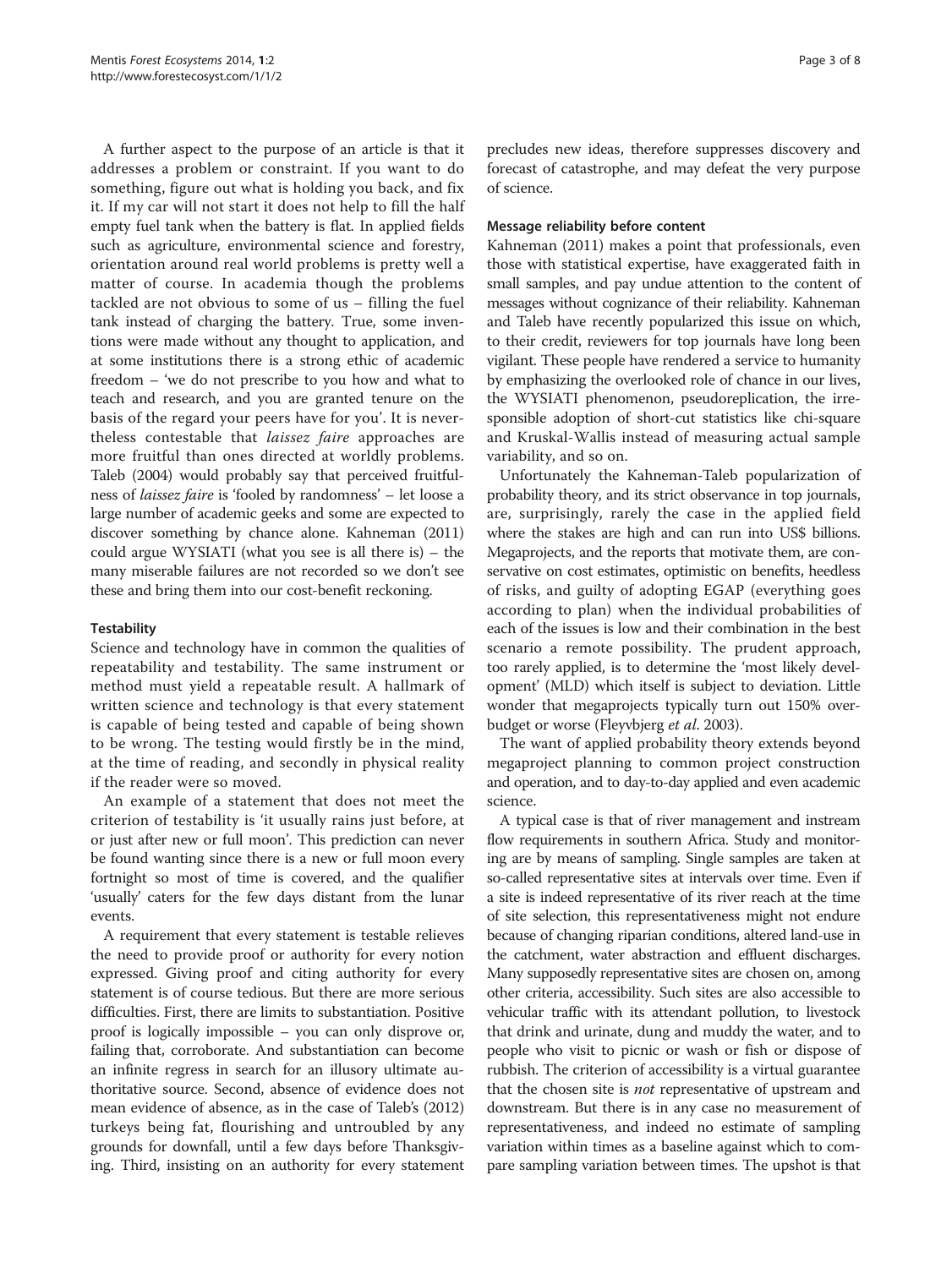the resulting data, sometimes costing US\$ millions to collect, do not meet a long-standing criterion of good science, namely that it permits strong inference to be drawn (Platt [1964\)](#page-7-0).

In the case of the applied and academic situation, grass cover is another example. It is notoriously difficult to measure. The poor measurability of the parameter limits the confidence that can be attached to inferences regarding the relative merits of experimental and managerial treatments. Much of southern African rangeland theory hinges on how management increases or decreases basal grass cover, but because of the low repeatability of cover measurement (Mentis [1981\)](#page-7-0) the theory, though not necessarily mistaken, is more a matter of belief than hard science. Rangeland science and management, and other areas in the natural resource field, would forge ahead if there were quick and cheap means of testing alternative scientific hypotheses and management treatments. In other words if grass could be measured quicker, easier and cheaper then our turnaround with experiments would speed up and more confidence might be attached to results. This doubtless applies in many other instances.

Grass cover has fractal properties, like the famous case of coastline length (Lesmoir-Gordon et al. [2006\)](#page-7-0) where the same pattern is repeated across spatial scales. As you scale up the coastline you see the same pattern of bays and peninsulas. Measuring coastline length depends on the scale or resolution, and walking along the water's edge would yield a shorter length than a snail following the water's edge. With grass, as resolution increases, there is a repeating pattern of clusters: colonies, tufts, tillers… Increasing resolution does not improve data quality because the density and shape of clustering is fuzzy and variable, and the interpretation of 'hit or miss' with the measuring tool (usually one or other type of sharp point that is lowered into the sward and watched to see if it strikes a cluster) is subjective and poorly repeatable at whatever scale. One option in this kind of circumstance is not to hike up resolution and complexity by resorting to gadgetry such as Tidmarsh Wheels and Levy Bridges, and sophistications such as distance between the nearest and second-nearest plants, but to scale down and simplify, permitting, albeit with a rough and ready technique, collection of large amounts of data quickly and cheaply. For instance, grass cover can be rated by striding through the sample area and scoring, at every fall of the right foot: 5 (lawn), 4 (nearly a lawn), 3 (more grass tuft than bare ground), 2 (more bare ground than grass tuft), and 1 (very sparse to bare). In one application of this simple approach it was possible for one 67-year old worker to collect 1500 30-point samples along a 555 km fuel pipeline construction servitude in one month, and to survive the ordeal to be able to draw strong inferences on improvement or

otherwise in grass cover between one year and the preceding year.

Another common mistake in doing science and writing it up is an unquestioned assumption that statistical significance is absolute. This is especially so in monitoring studies. Strictly, the demonstration of statistical significance depends on several factors: the absolute size of difference between compared means, on the sampling variability, and on the number of samples. The demonstration of statistical significance in scientific articles and project reports is commonly a fortuitous outcome of arbitrarily chosen sample size in relation to sample variance and the nature of the experimental or managerial treatments, with no consideration of what constitutes a material difference. For example, the mean soil P of 1 mg/kg at site A might – by the sampling design used – be statistically different from mean soil P of 2 mg/kg at site B, but the difference would be immaterial in the context of growing a pasture of subtropical grasses which needs a soil P of at least 15 mg/kg. A better way of proceeding is first to determine the amount of change in the parameter of interest that is material. Then a pilot study should be undertaken to determine sampling variation (Figure [1](#page-4-0)).

The appropriate sample size,  $N$ , can then be estimated by calculating

$$
N = 2 \, \mathrm{xs}^2 x_{t0.05}^2 / (X_1 - X_2)^2
$$

where  $s^2$  is the variance determined by the pilot study,  $t_{0.052}$  is the value of t in Student's t-distribution for the appropriate number of degrees of freedom and  $X_1$  -  $X_2$  is the chosen size of material difference. To illustrate, in the above example of rating grass cover, given  $X_1 - X_2$  of 0.5, with  $s$  typically at 0.5 and the  $t$ -value assumed equal to 2, N works out at five 30-point samples. It arises that the requisite data to test for a material difference in grass cover can be collected by one worker in less than an hour. This compares favourably against Tidmarsh Wheels and Levy Bridges that might need to be carried kilometers by a team up hill and down dale, operated on steep and rough terrain, and for which thousands of point observations might be necessary to assure confidence in results.

#### Parsimony

A cornerstone of science and technology is parsimony. No description, experiment, explanation, hypothesis, idea, instrument, machine, method, model, prediction, statement, technique, test or theory should be more elaborate than necessary to satisfy its purpose.

On the precedent of reviewing countless postgraduate theses, scientific articles and technical reports, the body language of the writing, as judged on such criteria as parsimony, reflects the effectiveness of the execution, be that experimenting, modeling or monitoring or whatever.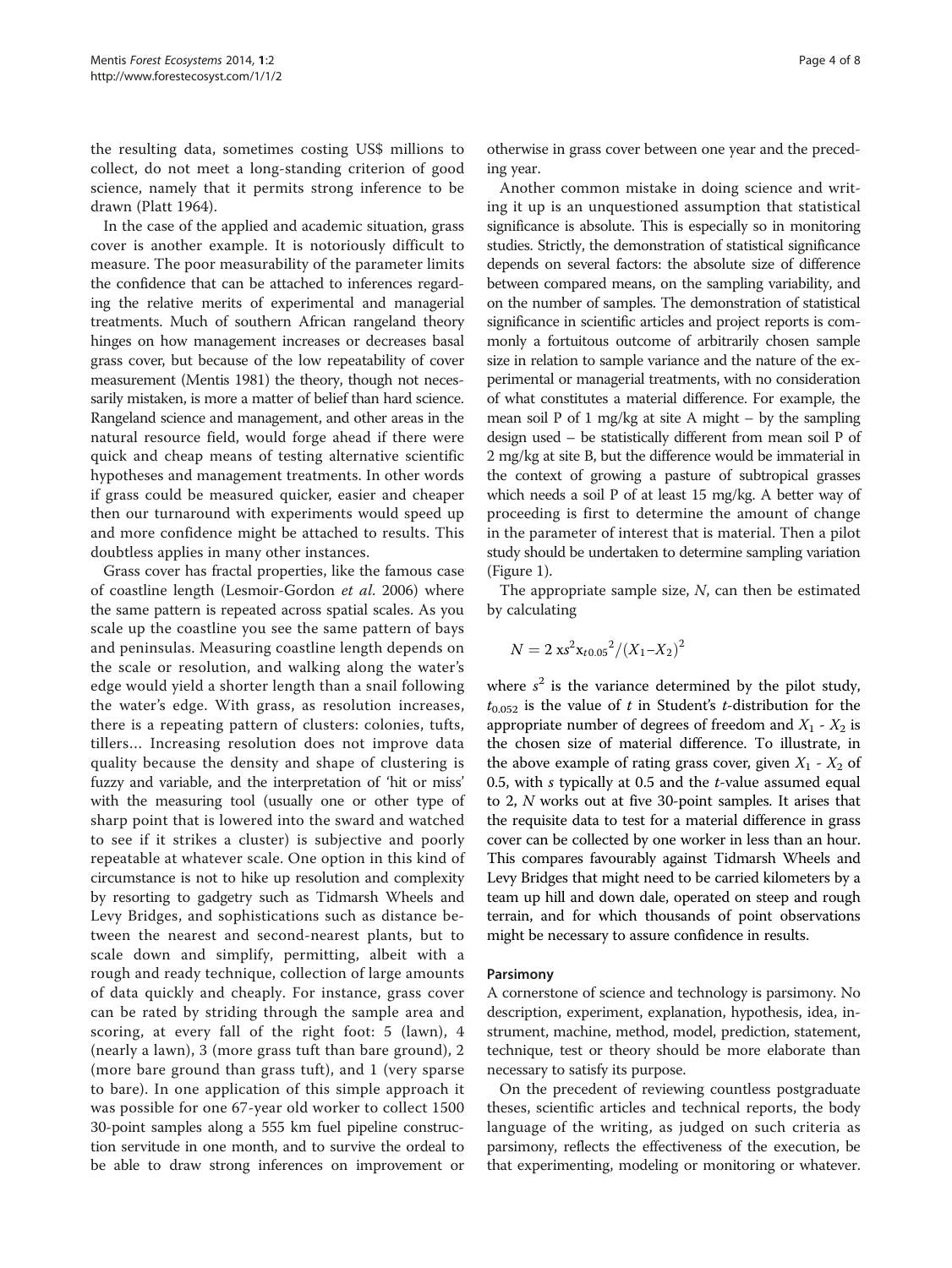<span id="page-4-0"></span>

Where the writing is not concise and precise, digging deeper in the document usually reveals the same shortcomings in the planning and execution.

The ground rules to modeling capture the essence of the point here. The rules are very explicit: start simple, the simplest model that might work, and add complexity later if necessary (Starfield et al. [1994](#page-7-0)). There is no logic to starting with a complicated model. For example, where would one start? There is no upper limit to complexity. And it would be wasteful to include any more than the essentials. The raison d'etre of modeling is to exclude all but the bones of the subject issue. Yet in project after project what happens? The cognoscenti propose methods and models of amazing complexity, with all kinds of bells and whistles. Maybe the consultants and contractors, having vested interests, want to make the job big and complicated to seem clever or make more money. Examples in southern Africa include rangeland and river condition assessment and management. The condition measurement involves, among other things, identification, if not measurement of abundance, of, for example, every plant, macro-invertebrate and fish taxon. This is unrealistic for many reasons. The ordinary professional can master identification of a few species, but few people are experts on a whole biota. Even for the few prominent species, knowledge of response to perturbation is skimpy. For the many lesser species we simply do not know so their inclusion in a model just adds noise. In the developing regions of the world the taxonomy of the biota is uncertain, and it can be difficult to put a name to many a specimen. Within a group, like plants, species vary in form and abundance, so the one-size-fits-all sampling method doesn't produce

reliable data. Then unreplicated sampling is done at fixed sites, of unknown representativeness, as explained above. Regardless of the uncertainties, the results are plugged into the great model that spits out a condition which is of unexplored sampling variability. If the complicated exercise were repeated tomorrow, or 50 m away, or at a randomly selected sample site, how different might the result be? How different must the result be to matter materially? In few cases does anyone know. Cost-effectiveness, and likelihood of ever being actually applied, could be improved by simple testable models involving a few indicator variables for which can be designed specific measuring techniques to yield reliable data. In most projects that I review the monitoring recommended by the consultants never gets done because it is too all-embracing and complicated and at a cost outweighing the benefits that could accrue if the consultants' recommendations were followed.

Simplicity of technique in modeling or monitoring or whatever is not the same as being simplistic. To the contrary, devising a simple and effective method is really challenging. The applied situation often has severe constraints, including limited resources of time, budget and manpower, and events that threaten the best laid plans. Because one is in the applied situation, where unanticipated costs can run into US\$ billions, does not mean any lesser standard. Indeed, 'done at the highest intellectual level' always applies.

This leads on to Taleb's notion of antifragility (Taleb [2012](#page-7-0)). I say Taleb because he popularized appreciation that a system has a greater or lesser capacity to withstand shocks, and this capacity can be increased by exposure to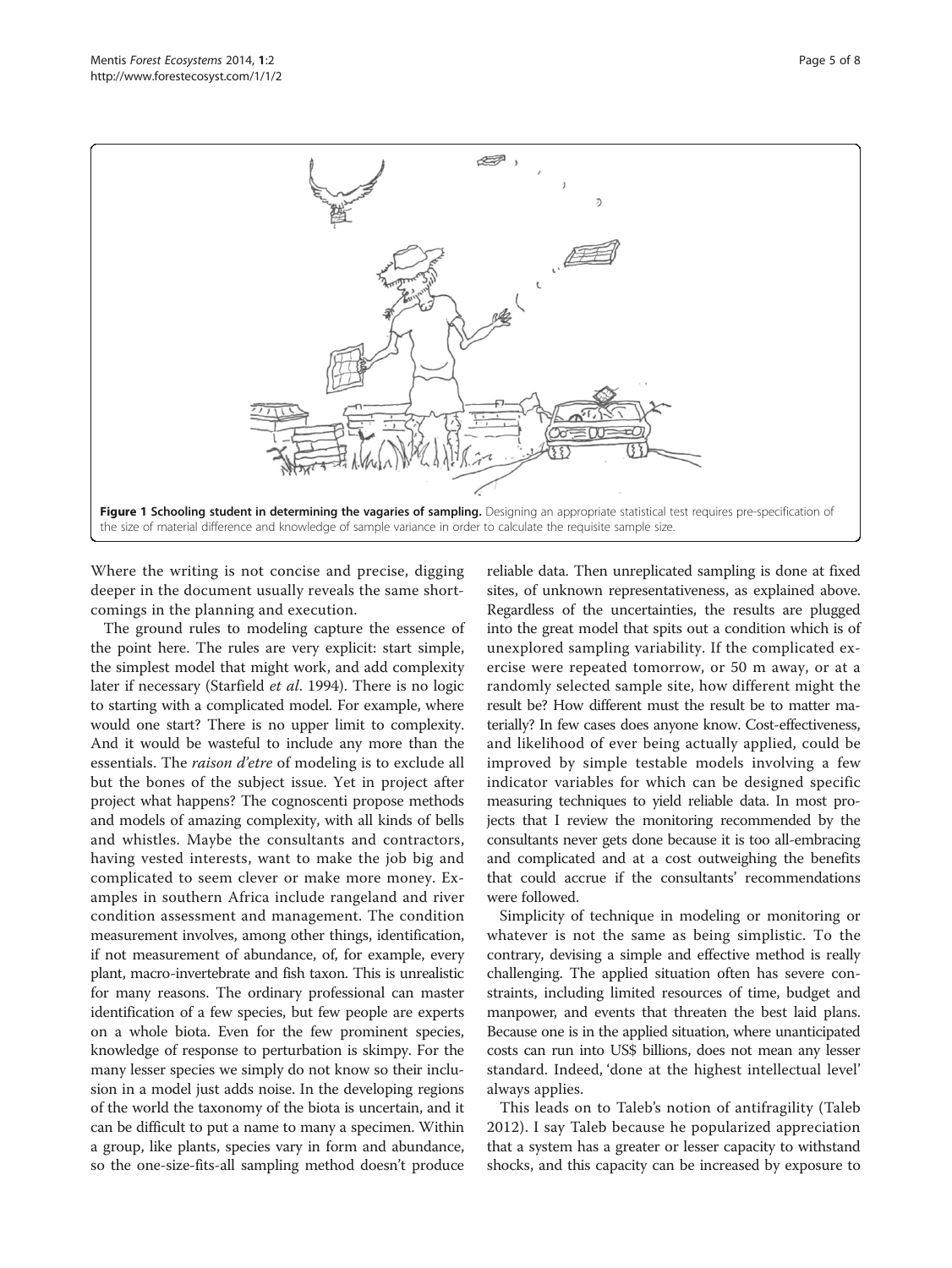shock. In fairness though, Holling and coworkers at the University of British Columbia developed ideas of system resilience and adaptive management in the 1970s. These phenomena apply across organizations from the human body to whole biotic regions. A few examples are as follows.

In the case of the 'smaller' organization, the marathon runner trains his body by stressing it. With a little stress the body responds and increases its capacity to tolerate more stress. If the stress is extreme and continued then the body fails – injury occurs. The athlete must walk the tightrope between over- and under-training. In life there are many applications of this principle of increasing our personal capacity by stressing the body thereby training it to improve performance. In the case of the 'bigger' organization, the African savanna and steppe have an amazing capacity to tolerate stress and disturbance, in the form of recurrent drought, fire, flood and herbivory. Earlier botanists working in South Africa considered that present grassland and savanna areas in the moist eastern regions were forest and scrub forest as little as 800 years ago, and it was only after the arrival of the Bantu that the woody vegetation got opened out by chopping and burning (Acocks [1975\)](#page-7-0). However, it turns out that much of the savanna and steppe has been burnt every year or few by lightning or man and his predecessors, for millions of years – how else do we explain the biodiversity of the systems, the fire adaptations of many of the organisms, and the seeming need for the system to be burnt periodically that its biodiversity not be lost (Ellery and Mentis [1992\)](#page-7-0)? Of course it is common knowledge that forest does not 'bounce back' like steppe and savanna when defoliated, and at least in some parts of the world forest patches are refugia. But even here there are interesting contrasts. Along the northeast coast of South Africa, and going north into Mozambique, the dune forest has remarkable recovery capacity, converging on climax species composition after disturbance (bull-dozing or dune mining) in as little as 54 to 70 years (Mentis and Ellery [1998](#page-7-0)). Perhaps unlike most forest regions, along the southeast coast of Africa chronic disturbance has been a feature over recent evolutionary and ecological time. Sea level has risen and fallen as a result of monoclinal titling and global warming and cooling, and tropical cyclones and fire have occurred with short return periods. In consequence, dunes have been built, vegetated and destroyed frequently, and the dune forest would be expected to be resilient to disturbance of this nature.

In 1985 when I moved to the University of the Witwatersrand my predecessor, Brian Walker, now at CSIRO in Australia, mentioned that a high proportion of his postgraduates did not complete write-up of their studies on schedule. Evidently EGAP (everything goes according to plan) is an optimism not only misplaced in the

world of business and infrastructure projects, but applies also in science and academia.

Scientific research, and its write-up, deliberately pursue uncertainties and unknowns, and therefore are predisposed to risks of EGAP failing. How does one satisfy the research supervisors and the funding agency that progress is being made, that the project is not falling behind schedule or off-target? One option is to plan and execute the research in a succession of small steps. One of my students, Christo Fabricius, adopted this approach. In his research into habitat suitability for a widely distributed antelope in southern Africa, the kudu (Tragelaphus strepsiceros), Fabricius first collected data on a wide range of plausible habitat determinants in relation to kudu presence and absence. He analyzed crudely using multivariate techniques of the correspondence analysis/factor analysis type. Having identified variables with the highest correlations with kudu, he reduced the number of variables and collected better data. The study proceeded by these such successive approximations. The write-up then comprised stand alone 'chapters', yet the whole gave the history of discovery. A famous case of this approach was that of the grouse (Lagopus lagopus) research unit on the heather moors of the Scottish Highlands where initial hunches framed research which led to formulation of hypotheses that were then tested yielding more refined hypotheses for the on-going investigation. The successive publications over time told a fascinating story of unfolding knowledge of the determinants of grouse abundance.

Young researchers are misled when they read superb write-ups of scientific studies in foremost journals. The impression is of once-off brilliant design, expeditious execution and efficient yield of significant results. Not revealed by journals is a much messier reality, as described for example by Watson [\(1968](#page-7-0)). In our study of dune mining and forest recovery, Fred Ellery and I had to rerun our data collection and analysis to rigorously test the effects of mining (Mentis and Ellery [1998](#page-7-0)). A referee advised that we should regard mining/no-mining as a dummy variable and then use multiple regression to see which of the many independent variables (including the dummy variable) significantly affected the dependent variable (species richness). I had heard of dummy variables previously but never seen a practical example. The application in this case showed mining was not different from other dune disturbances, and the overriding determinant in forest recovery was time since disturbance. Another interesting personal experience was in trying to test formative causation proposed by Sheldrake [\(1987](#page-7-0)). The hypothesis proposed that the first occurrence of an event created a precedent and thereafter, by a force called morphic resonance acting across any space, the event happened more easily. For example, after rats have learned a new trick in one place, other rats elsewhere seem to learn more easily.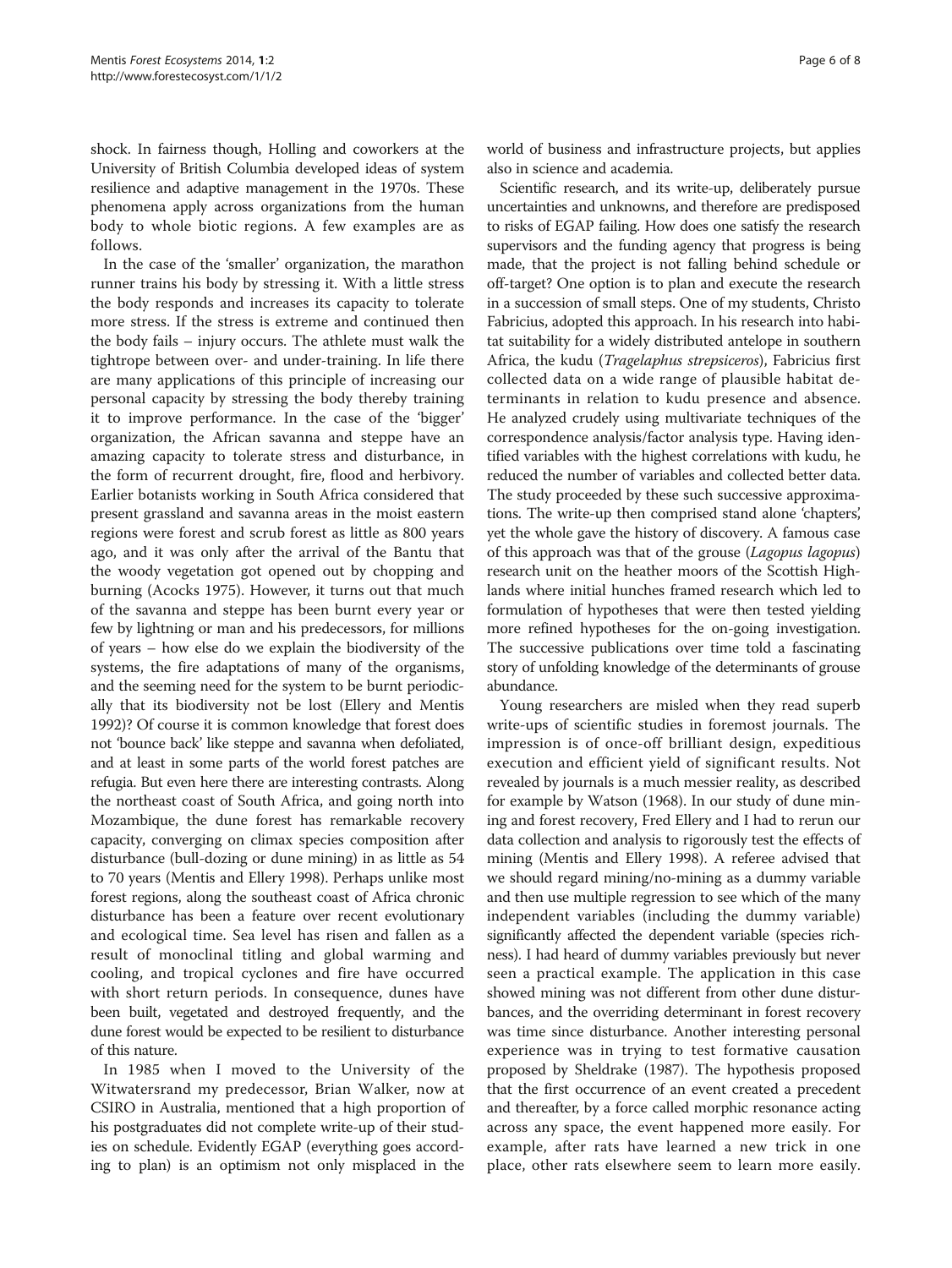To materialists this might seem implausible, but even physics, the bedrock of materialism, considers strange forces such as entanglement about which Einstein quipped 'spooky action at a distance'. My test of formative causation was to have students learn random sequences of letters, test the students, provide a second set of randomly sequenced letters half of which had been learned before and half unseen sequences, and test again to see if recall on previously learned sequences was better than sequences learned only once. I thought my test was definitive. But it failed. While most of the students learnt the random sequences in the rows of the matrices provided, as I wanted them to, a few 'Feyerabends' memorized the letters in columns, which I did not anticipate. My conception of the method of testing was at fault, and my intended statistical analysis invalidated. Of course I intended to repeat the test with better design, but yet again EGAP failed because I left the university and was denied easy access to cheap and biddable study 'rats'. Failed EGAP must happen often in research, requiring re-plan and re-run of the test. Such actual course of science is rarely documented in formal scientific writing. It is no wonder that learner scientists have the mistaken expectation of the once-off experiment or test that will quickly produces a publishable result or award of a degree.

Evidently the trick with science is to iterate 'plando-review & revise'. The shorter and more frequent the iterations the less likely are unknowns to allow the researcher down blind alleys. Of course the 'plan-doreview & revise' applies not only to scientific research but all kinds of projects, if not to life itself. The notion of the project plan, or life plan, being a once-off definitive blueprint is illusory. No one can predict the future, and the bigger the future – as in the bigger the project – the more likely it is that EGAP will fail. This is not reason to abandon the plan. On the contrary, one must start with the best plan that current knowledge and circumstances allow. Then this 'best' plan must be updated, by the iterated 'plan-do-review & revise', at frequent intervals.

Naturally the plan cannot afford to be a 500 page treatise that takes a year to revise. The compilation needs to be an expeditious succinct statement of – depending on context – objective, constraints, hypotheses and risks, and of the appropriate actions, controls and tests. To make it work there must be targets, the targets must be measured, and the folk involved must be rewarded for achieving the targets. The presentation  $-$  writing  $-$  of this is very demanding.

But alone this repeatedly updated plan is not enough to excel, even just survive, in Taleb's 'world we don't understand' or the United States military's VUCA (volatile, uncertain, complex, ambiguous). Whether it is a business, infrastructure or research project, or even the individual person, it will benefit from being inured against 'the slings and arrows of outrageous fortune'. How might this

challenge be approached? How is antifragility enhanced? Deliberately exposing the system to stress, and running antifragility drills (cf. emergency drills), are advised. But as entertaining and informative as Taleb's books and articles are, there is limited guidance on how to design organizational structure and function to avoid going belly-up in the face of turbulence. Can we remedy this? In Table 1 below fragility and antifragility are juxtaposed on a number of structural and functional dimensions of systems such as business, infrastructure and research projects.

The reader is now invited to consider how to design, execute and write up his or her next project, or personal plan for the next year.

### Discussion

The thrust of argument in this article is that technical writing, and the action or system that it describes, must be purposeful, problem-orientated, testable or repeatable, parsimonious and antifragile.

None of this is new, but surprisingly often – even in the case of megaprojects in which the stakes run into US\$ billions – the minima are insufficiently applied in combination, both in conception, design and execution on the one hand, and in critical evaluation on the other. The typical project – be it research or real world – is too accepting of EGAP. The oversights arise in several ways. First is the inevitable caprice of random variables. There is super software such as @RISK [\(www.palisade.com\)](http://www.palisade.com) for dealing with this, but in the more than 20 years since I was introduced to this I have seen it used on projects only twice. Second, there are the non-random variables (streamflow is an example), non-linearities and contingent events that prompt Black Swans (unpredictable events of

|  |  |  |  |  |  | Table 1 How to survive a turbulent world |  |
|--|--|--|--|--|--|------------------------------------------|--|
|--|--|--|--|--|--|------------------------------------------|--|

| Dimension       | Syndrome                            |                                         |  |  |  |
|-----------------|-------------------------------------|-----------------------------------------|--|--|--|
|                 | Antifragile                         | Fragile                                 |  |  |  |
| Complexity      | Parsimonious                        | Comprehensive, holistic                 |  |  |  |
| Data dependence | Key indicators                      | Data intensive, measure<br>everything   |  |  |  |
| Expertise       | Operable by generalist              | Need trained specialists                |  |  |  |
| Insight         | Relies on first principles          | Rests on history &<br>precedent         |  |  |  |
| Interdependency | Parts can function<br>independently | Parts function only<br>interdependently |  |  |  |
| Paradigmatic    | Uses 'pure' data                    | Rich in special models &<br>theories    |  |  |  |
| Redundancy      | Staff inter-changeability           | Each staff with specialized<br>function |  |  |  |
| Structure       | Fragmented                          | Monolithic                              |  |  |  |

On a range of structural and functional dimensions organizations and systems can be prone to failure (i.e. fragile), or be designed to be robust (i.e. antifragile).